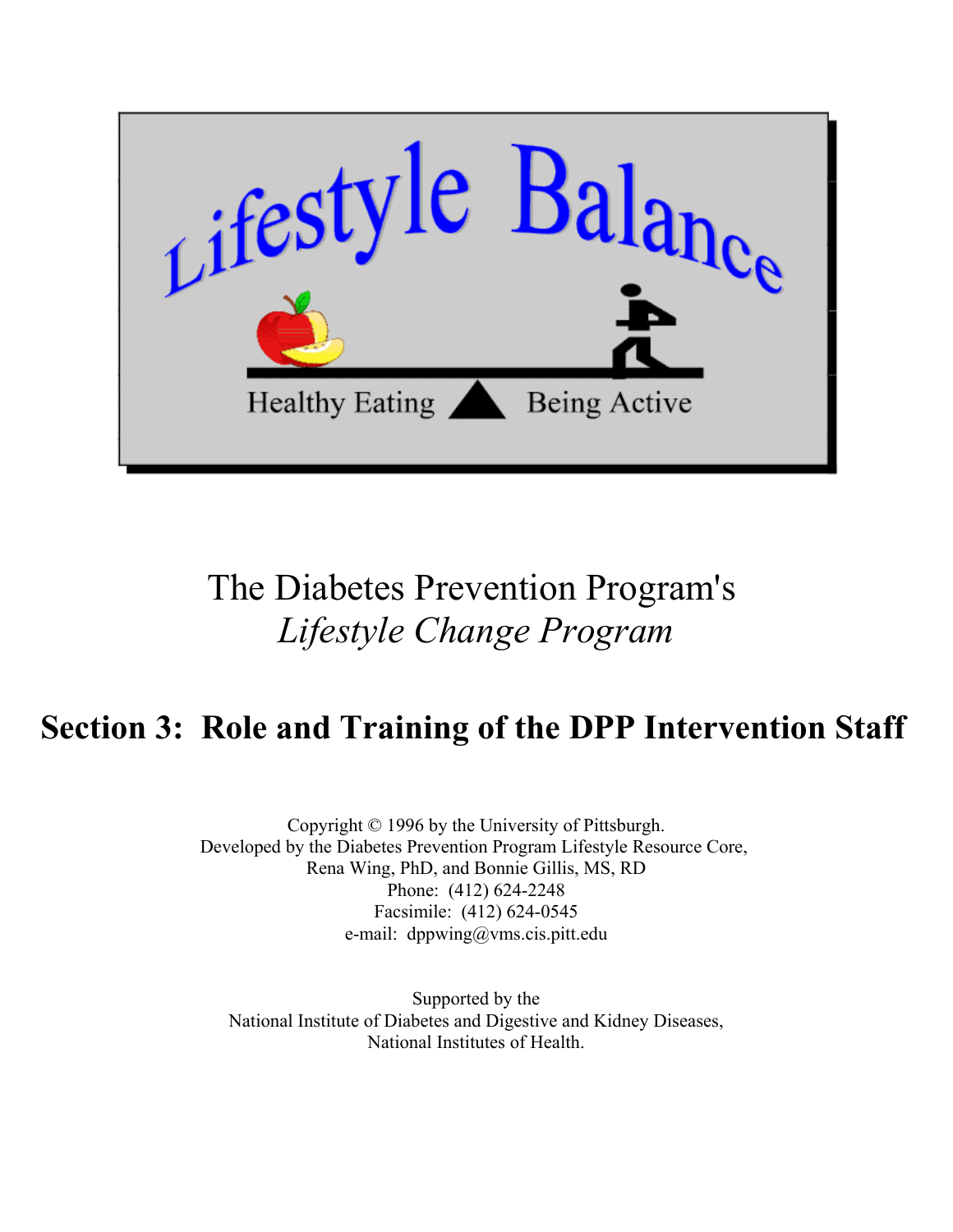### **Section 3: Role and Training of the DPP Intervention Staff**

#### **3.1. Case Managers (Lifestyle Coaches)**

At randomization, each DPP participant will be assigned a Case Manager (also called a "Lifestyle Coach," for those participants randomized to the lifestyle intervention). The Lifestyle Coach will have primary responsibility for conducting the intervention with that participant. Although it is expected that the same Lifestyle Coach will continue to work with the participant throughout the DPP, a participant may be assigned a different Coach if it seems appropriate, for example, if conflicts arise between a particular participant and Coach or if a change is viewed as potentially beneficial in helping the participant achieve the DPP goals.

All Lifestyle Coaches must receive either central training from the Lifestyle Resource Core (LRC) or, if that is not possible, local training from another DPP staff member who has been trained by the LRC. If local training is necessary, the LRC has identified four steps, outlined below, that should occur before a new Lifestyle Coach is assigned a randomized participant**.**  These steps mirror the central training provided by the LRC and are similar to those in place for training interventionists in other large, multi-center clinical intervention trials. All four steps should occur before the Lifestyle Coach works with randomized participants, but it may be necessary for Step 4 to occur with actual study participants rather than with practice or pilot participants.

#### *1. Required Reading*

All new Lifestyle Coaches should be given their own copy of the Lifestyle Balance Manual of Operations, the Participant Notebook, the Manual for Contacts After Core, and the book chapters and journal articles which were distributed at the lifestyle training sessions. (See "Recommended Reading for Lifestyle Coaches" in Appendix D.1 of the Lifestyle Manual of Operations.) A specific schedule for reading the materials should be arranged as well as an opportunity to discuss it with previously trained lifestyle staff.

#### *2. Videotapes*

Each DPP center has a set of videotapes from the lifestyle training meetings. As with the reading materials, a specific schedule for viewing the tapes should be arranged as well as an opportunity to discuss them with previously trained lifestyle staff. Ideally, the local behavioral scientist or other key lifestyle intervention experts will meet with the Coach trainee to discuss key elements of the intervention. If no one is available, the new coach may contact the Lifestyle Resource Core for this review. Each trainee should have their own copy of the Participant Notebook available while viewing the tapes, for reference and note-taking. It is **not** recommended that the trainees be handed all ten tapes at once and asked to "take a look at them" (the first central training meeting occurred over four days with ample time for interaction and discussion).

#### *3. Observation of Centrally Trained Personnel*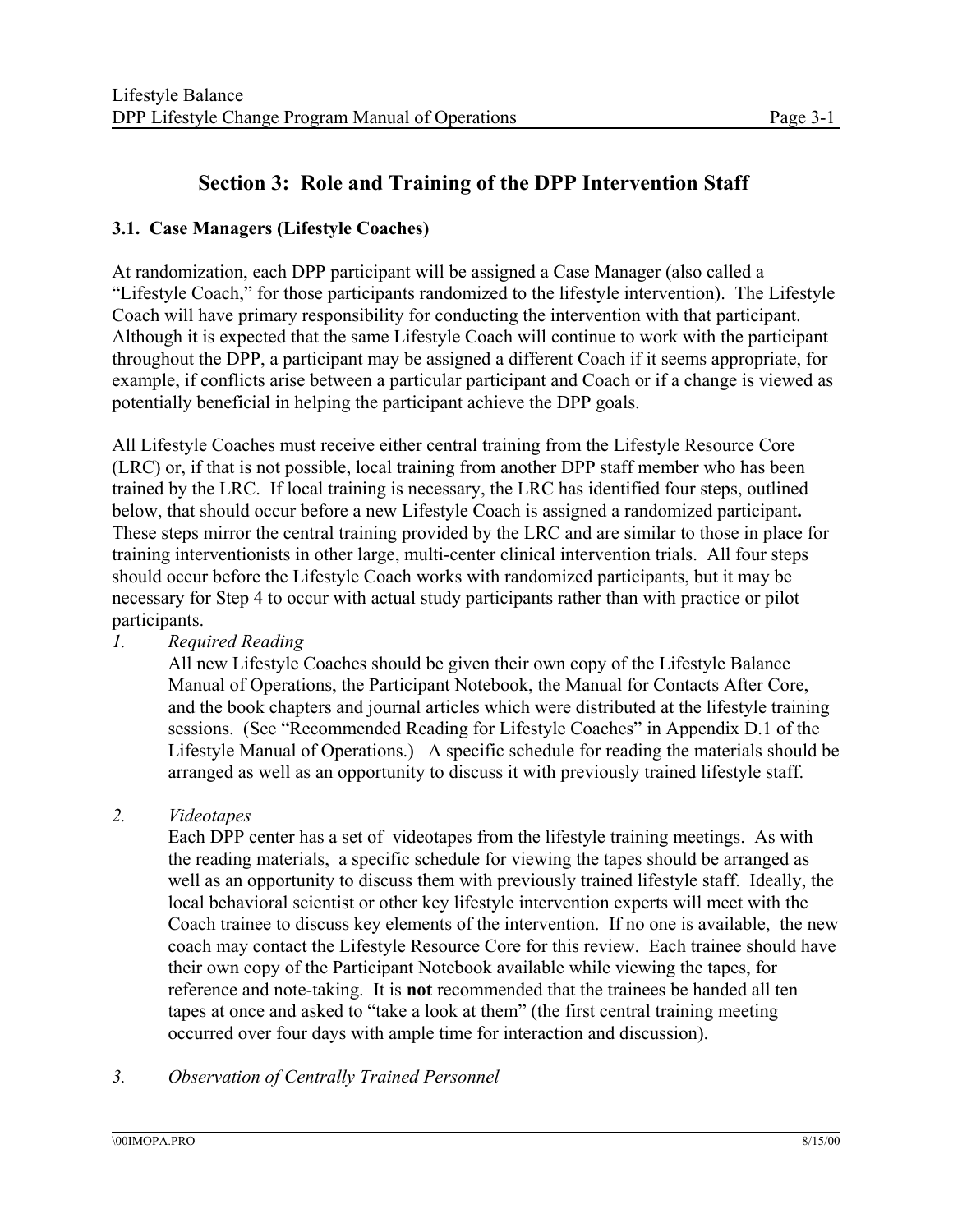Each new Coach should observe actual core curriculum sessions begin conducted, or listen to a tape of such sessions. This "modeling" of the intervention can be accomplished in one of the three following ways:

- 1. Sitting in on two or more core curriculum sessions with a centrally trained Coach;
- 2. Listening to audiotapes of two or more core curriculum sessions being conducted by a centrally trained Coach; or if neither is possible,
- 3. Requesting tapes of core curriculum sessions from the Lifestyle Resource Core.
- *4. Audio Taped Practice Sessions and Lifestyle Resource Core Review*  It is recommended that, if time permits, a new Coach submit at least one or two audiotapes of a core curriculum session conducted with practice participants (more can be submitted if desired). If this is not possible, all new Lifestyle Coaches should submit audiotapes of sessions with actual randomized participants. Nearly all current centrally trained Coaches have done this and commented that the feedback has been extremely helpful.

#### **3.2. Home Health Care Workers and Participant Peers**

We anticipate that at some clinical centers, home health care workers and participant peers will take part in implementing the intervention. These individuals may present up to four of the last eight sessions of the core curriculum and may help maintain contact with participants between the bi-monthly visits in subsequent years. These individuals must receive training and supervision by a staff member who has been trained by the LRC and must function as part of these individuals' case management team.

#### **3.3. Local Experts**

Many clinical centers have identified local faculty and staff members with expertise in areas of relevance to the lifestyle intervention, including behavioral psychology, motivational interviewing, nutrition, and physical activity. These individuals should be consulted by the Lifestyle Coaches on an "as needed" basis or at regularly scheduled case conferences. If deemed helpful or appropriate, an individual participant can be scheduled to meet with these local experts for help in dealing with a specific problem area. More chronic or more severe problems should be discussed with the LRC (see Section 3.4.).

#### **3.4. Outside Referrals**

If a participant presents ongoing problems outside of the expertise of the Case Manager, such as a significant clinical depression, anxiety, or a clinical eating disorder, the Case Manager should consult with the local DPP behavioral psychologist and discuss the participant's case with the LRC. If the problem/issue is within the realm of expertise of the local DPP behavioral psychologist, a decision between the local center and the LRC may be made to provide more